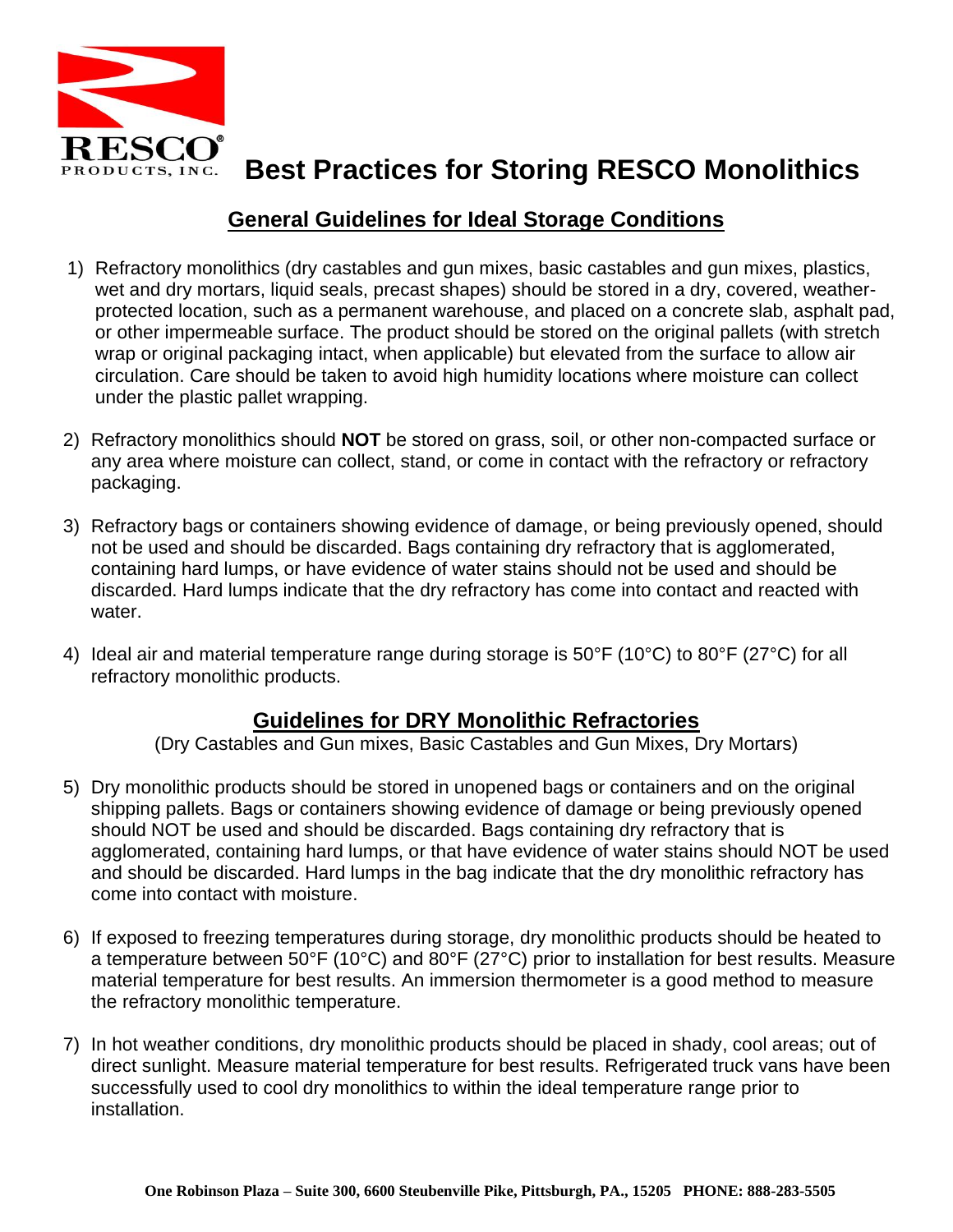

#### **Guidelines for WET Mortars and Plastics**

(Air Setting, Phosphate Bonded)

- 8) Wet mortars and plastics can be affected by storage temperatures more than that of dry monolithic products and should be stored at temperatures between 40°F (4°C) and 80°F (27°C) to minimize premature hardening of the product. Long term storage at hot temperatures can, prematurely, accelerate the wet product's dryout, setting and, subsequently, hardening.
- 9) Do not store wet mortars and plastics close to high heat sources, such as operating furnaces.
- 10) In cold / freezing air temperatures, wet mortars and plastics should be stored in a heated area prior to use. Winterized wet mortars should be considered for winter conditions. Winterized wet mortars have depressed freezing points but can still freeze if the air temperatures becomes very low.
- 11) For wet mortars, some product separation and settling might occur during long term storage. Evidence of this separation and settling would be a thin liquid layer on the top of the mortar when the containers is first opened. If this liquid layer is noticed, mix the liquid back into the mortar prior to use. The preferred method for mixing is a "paint-type" mixer attached to a power drill.

#### **Guidelines for Liquid Coatings and Seals**

(Air Setting, Phosphate Bonded)

- 12) The preferred method for storing liquid coating and seals is in air temperatures ranging from 40°F (4°C) TO 80°F (27°C) in the original packaging.
- 13) Liquid coating and seals can be negatively affected by cold storage temperatures. In cold or freezing air temperature, liquid coatings and seals should be stored in a heated area prior to use. Winterized versions of liquid coating and seals, with lower freezing points, are available but can still freeze if air temperatures are extremely cold. If regular liquid coatings or seals are exposed to freezing temperatures during storage, a gel phase might develop. The liquid product can be reconstituted if the liquid is thawed and vigorously mixed.
- 14) In hot weather conditions, liquid coatings and seals should be stored in cool, shaded areas prior to use. Hot air temperatures can promote dehydration and a surface "skin" might form.
- 15) Liquid coatings and seals should be stirred prior to use, especially if the product has been in storage for a period of time.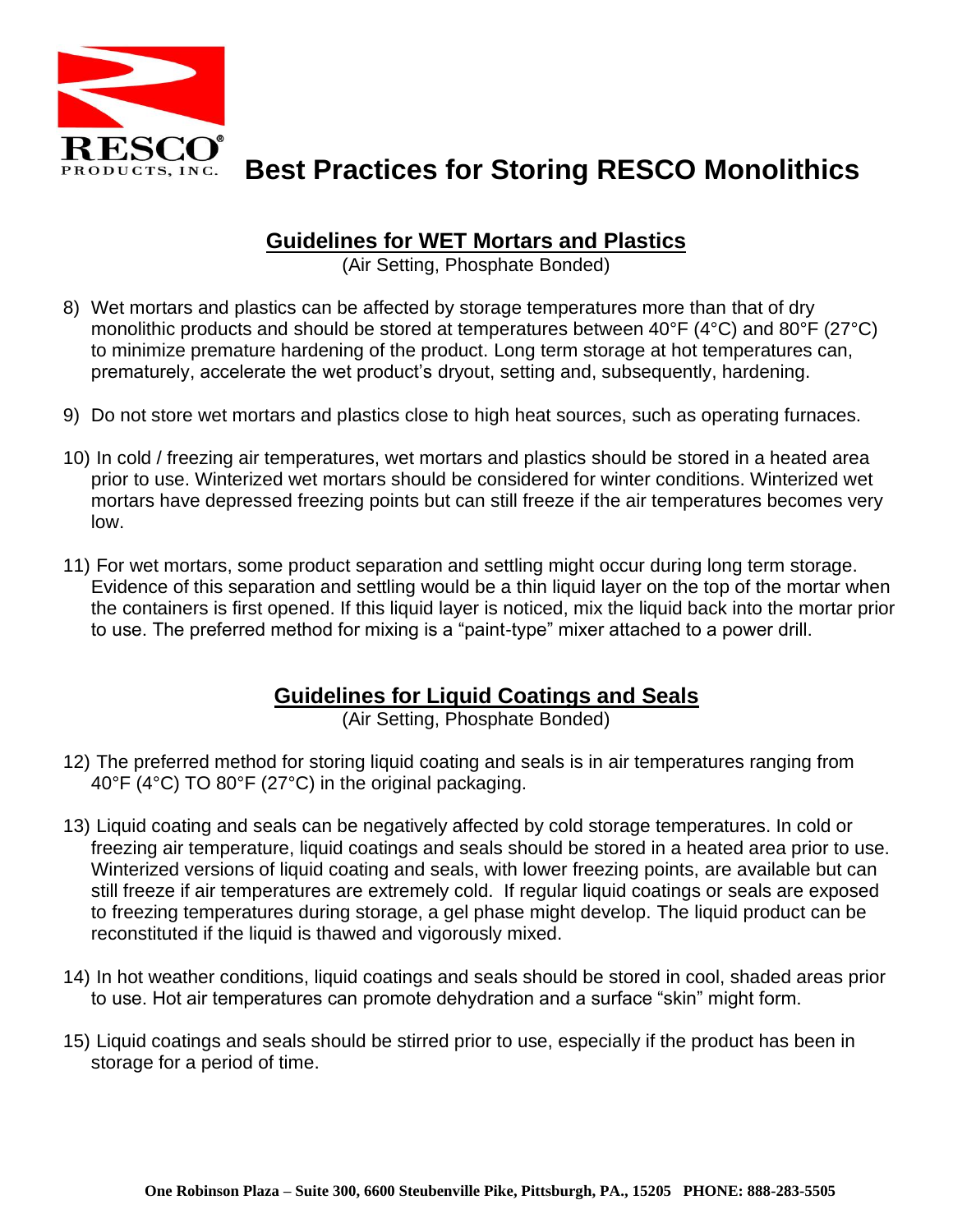

#### **Guidelines for Precast Shapes**

(Cement Bonded; Dried)

- 16) The preferred method for storing precast shapes is in a dry, covered, weather-protected location such as a permanent warehouse in a minimum air temperatures of 40°F (4°C) on the original packaging.
- 17) Refractory precast shapes should **NOT** be stored on grass, soil, or other non-compacted surface or any area where moisture can collect, stand, or come in contact with the refractory precast shapes or packaging.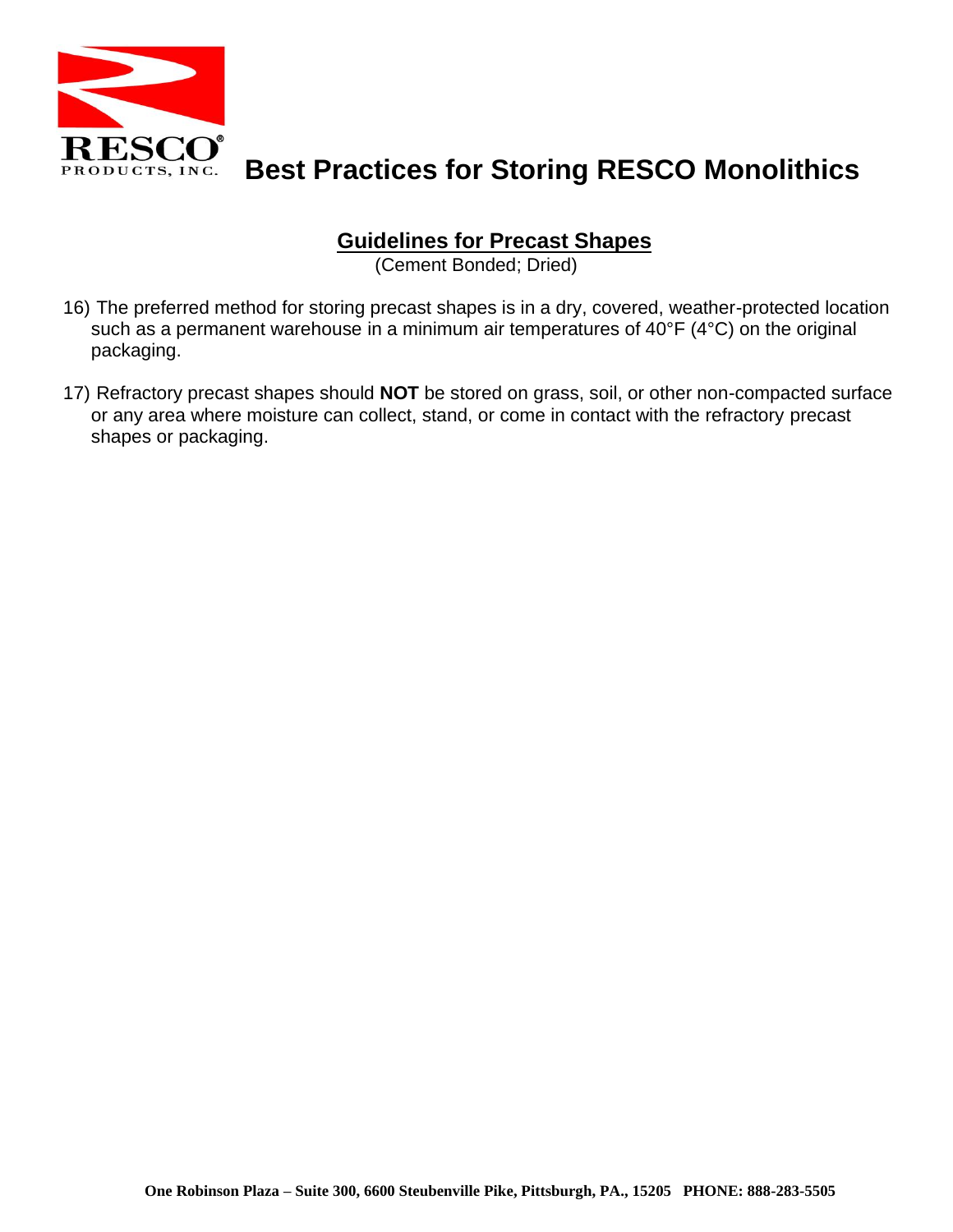

 $\blacksquare$ 

## **Best Practices for Storing RESCO Monolithics**

| <b>DENSE CASTABLES</b> and<br><b>GUN MIXES</b> | <b>Suggested</b><br><b>Shelf Life</b> | <b>DENSE CASTABLES</b> and<br><b>GUN MIXES</b> | <b>Suggested</b><br><b>Shelf Life</b> |
|------------------------------------------------|---------------------------------------|------------------------------------------------|---------------------------------------|
| All EZ CUBED Castables                         | 12 months                             | QUIKTURN 45PC, 60, 60PC, 60SF                  | 12 months                             |
| <b>All EZ CAST Castables</b>                   | 12 months                             | <b>QUIKTURN 32-70, 32-70PC</b>                 | 12 months                             |
|                                                |                                       | QUIKTURN 45PCA, 65PCA                          | 12 months                             |
| FURNACON 70, 95                                | 12 months                             | QUIKTURN 45G, 60G                              | 12 months                             |
| FURNACUBED 40, 65, 70                          | 12 months                             | <b>QUIKTURN 30SC PC</b>                        | 12 months                             |
| FURNACUBED 70QT, 85QT                          | 12 months                             | QUIKTURN 56SCPC, 56SCG                         | 12 months                             |
| <b>FURNACUBED R-MAX</b>                        | 12 months                             | QUIKTURN AZS PC, AZS G                         | 12 months                             |
| <b>FURNACUBED FS</b>                           | 12 months                             | <b>QUIKTURN FS PC</b>                          | 12 months                             |
|                                                |                                       |                                                |                                       |
| HI STRENGTH 25, 26LI, 28LI                     | 12 months                             | R-MAX C, SF, PC, PC QT                         | 12 months                             |
|                                                |                                       | R-MAX 85, 85Z                                  | 12 months                             |
| HM 28 LI, HM 28LIF, 28LICO                     | 12 months                             | <b>R-MAX MP</b>                                | 12 months                             |
| <b>HM70, 70DS</b>                              | 12 months                             | <b>R-MAX AZS PC QT</b>                         | 12 months                             |
|                                                |                                       | R-MAX ZG, Z PC QT                              | 12 months                             |
| KRICON 28, 30, 32, 32-70, 34                   | 12 months                             |                                                |                                       |
| KRICON 34-5, 34-10                             | 12 months                             | <b>RESCOGUN 60DB</b>                           | 12 months                             |
|                                                |                                       |                                                |                                       |
| <b>LADLELINE</b>                               | 12 months                             | RESCOCAST 15, 15GM, 15HT                       | 12 months                             |
|                                                |                                       | RESCOCAST 17                                   | 12 months                             |
| MONO GUN 90                                    | 12 months                             | RESCOCAST 17AC, 17ACS                          | 12 months                             |
|                                                |                                       | RESCOCAS 17AG gun mix                          | 12 months                             |
| PACOCAST 24T                                   | 12 months                             |                                                |                                       |
|                                                |                                       | All UNICRETE castables                         | 12 months                             |
| PACOCAST 28LI, 28LI-CG                         | 12 months                             |                                                |                                       |
|                                                |                                       | <b>VIBROCAST 2800, 3000</b>                    | 12 months                             |
| PERMACON 95                                    | 12 months                             | VIBROCAST 50, 50PC                             | 12 months                             |
|                                                |                                       | VIBROCAST 60, 60PC                             | 12 months                             |
| PROGUN 26LI, 28LI, 30                          | 12 months                             | VIBROCAST 70M, 75                              | 12 months                             |
| <b>PROGUN LC Gun Mixes</b>                     | 12 months                             | VIBROCAST EZ80, 85ULM                          | 12 months                             |
|                                                |                                       | <b>VIBROCAST 7LT PC</b>                        | 12 months                             |
| PROCAST <sub>80</sub>                          | 12 months                             | VIBROCAST ASC 8LTC                             | 12 months                             |
|                                                |                                       | VIBROCAST ASC 8LT CC                           | 12 months                             |
| PUROTAB, PUROTAB CRSE                          | 12 months                             | VIBROCAST 56SC, 80SC                           | 12 months                             |
|                                                |                                       | <b>VIBROCAST FS6</b>                           | 12 months                             |
| PUROCAST <sub>N</sub>                          | 12 months                             |                                                |                                       |
|                                                |                                       |                                                |                                       |
| PYROCAST 3000C, ARC                            | 12 months                             |                                                |                                       |
| PYROCAST FPM                                   | 12 months                             |                                                |                                       |
|                                                |                                       |                                                |                                       |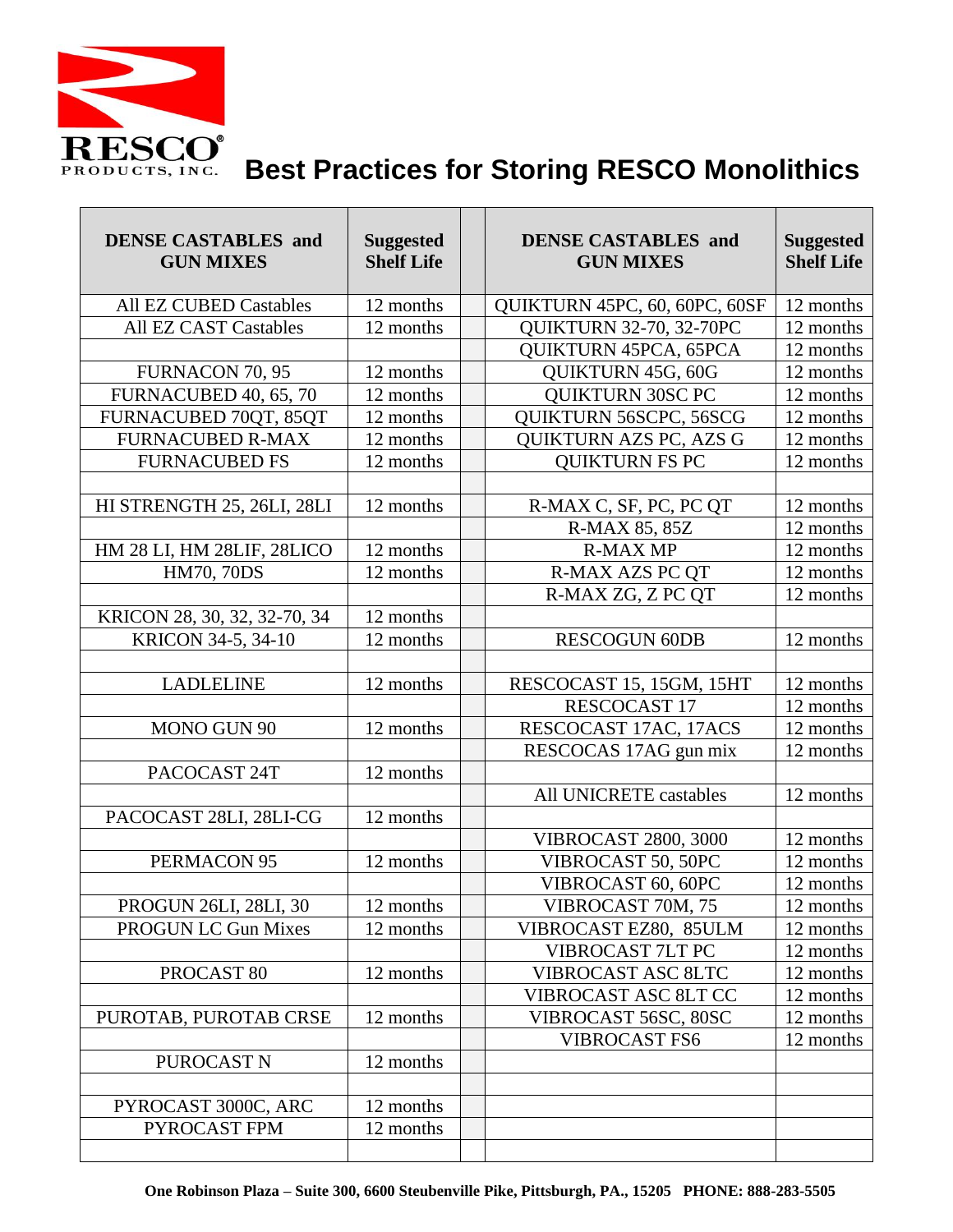

| <b>INSULATING CASTABLES</b><br>and<br><b>GUN MIXES</b> | <b>Suggested</b><br><b>Shelf Life</b> | <b>INSULATING CASTABLES and</b><br><b>GUN MIXES</b> | <b>Suggested</b><br><b>Shelf Life</b> |
|--------------------------------------------------------|---------------------------------------|-----------------------------------------------------|---------------------------------------|
| <b>RESCOCAST 3-20R</b>                                 | 12 months                             | QUIKLITE 3-35P, 3-35PC                              | 12 months                             |
|                                                        |                                       |                                                     |                                       |
| RESCOCAST 3-35, 3-35P                                  | 12 months                             | <b>QUIKLITE 3-DS</b>                                | 12 months                             |
| RESCOCAST 3-35 PC                                      | 12 months                             |                                                     |                                       |
|                                                        |                                       | QUIKLITE 3A-DS, 3E-DS                               | 12 months                             |
| <b>RESCOCAST 3B</b>                                    | 12 months                             |                                                     | 12 months                             |
| RESCOCAST 3, 3A, 3E, 3PC                               | 12 months                             | <b>QUIKLITE 3PC</b>                                 |                                       |
|                                                        |                                       | <b>QUIKLITE 4LI</b>                                 | 12 months                             |
| <b>RESCOCAST 4LI</b>                                   | 12 months                             |                                                     |                                       |
|                                                        |                                       | <b>QUIKLITE 6, 6PC</b>                              | 12 months                             |
| RESCOCAST 6, 6PC                                       | 12 months                             |                                                     |                                       |
|                                                        |                                       | QUIKLITE 7-DS, 8-DS, 8PC                            | 12 months                             |
| <b>RESCOCAST7</b>                                      | 12 months                             |                                                     |                                       |
|                                                        |                                       | <b>QUIKLITE 9LI-DS</b>                              | 12 months                             |
| RESCOCAST 8, 8PC                                       | 12 months                             |                                                     |                                       |
|                                                        |                                       | <b>QUIKLITE 30</b>                                  | 12 months                             |
| RESCOCAST 9, 9LI, 9LIPC                                | 12 months                             |                                                     |                                       |
|                                                        |                                       |                                                     |                                       |
| <b>PUROLITE 30</b>                                     | 12 months                             |                                                     |                                       |
|                                                        |                                       |                                                     |                                       |
| LHV-124                                                | 12 months                             |                                                     |                                       |
|                                                        |                                       |                                                     |                                       |
| RS-3005-NS castable                                    | 12 months                             |                                                     |                                       |
| <b>KC MIX Castable</b>                                 | 12 months                             |                                                     |                                       |
|                                                        |                                       |                                                     |                                       |
| CASTABLE #16                                           | 12 months                             |                                                     |                                       |
|                                                        |                                       |                                                     |                                       |
| <b>INDUCTOCAST 30</b>                                  | 12 months                             |                                                     |                                       |
|                                                        |                                       |                                                     |                                       |
| RESCOLITE 23-50LI                                      | 12 months                             |                                                     |                                       |
| RESCOLITE 24-60, 24-75                                 | 12 months                             |                                                     |                                       |
| RESCOLITE 28-95PC                                      | 12 months                             |                                                     |                                       |
|                                                        |                                       |                                                     |                                       |
|                                                        |                                       |                                                     |                                       |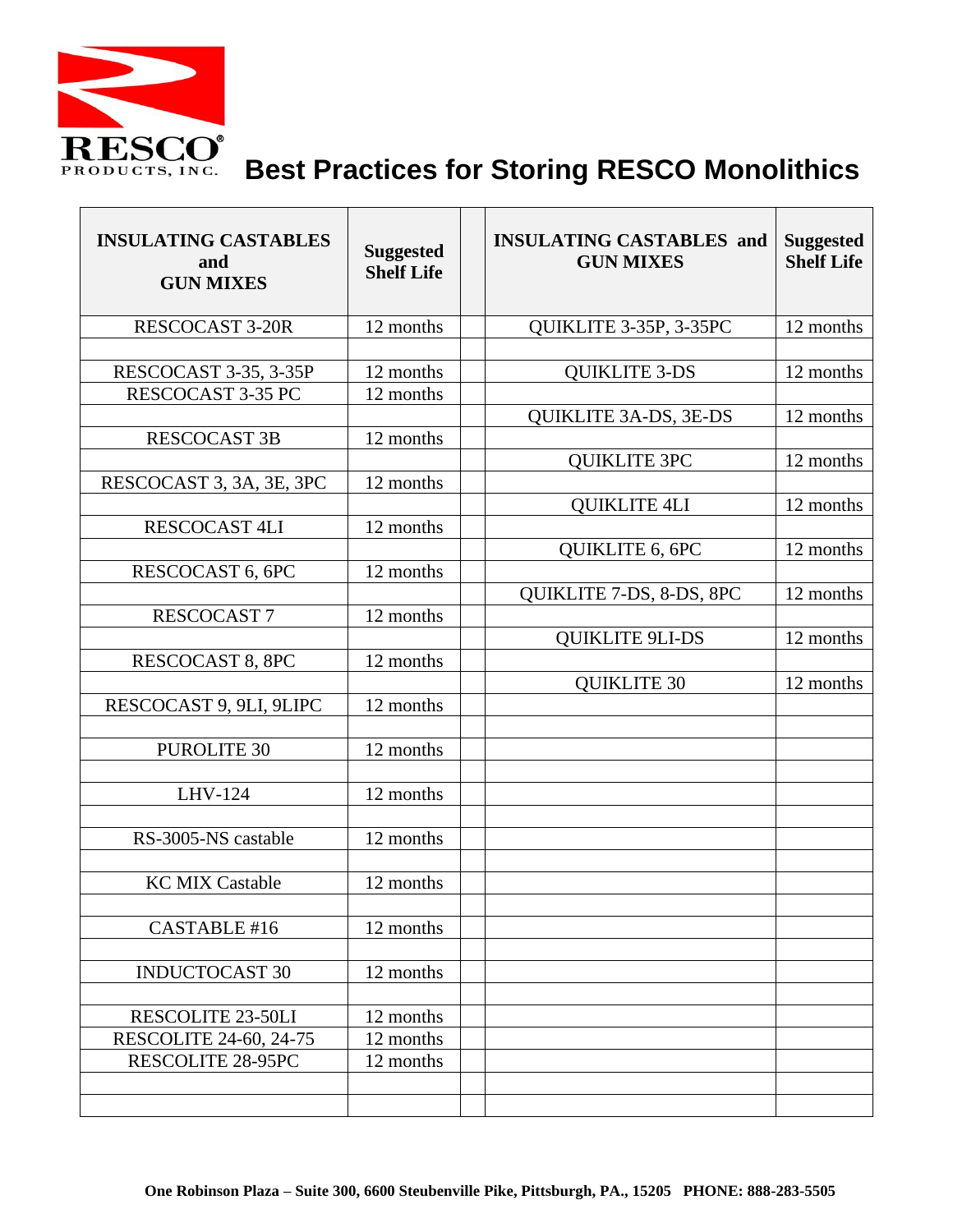

| <b>HPI SPECIFIC</b><br><b>CASTABLES</b> and<br><b>GUN MIXES</b> | <b>Suggested</b><br><b>Shelf Life</b> | <b>RESCOBOND</b><br><b>CASTABLES</b> and<br><b>GUN MIXES</b> | <b>Suggested</b><br><b>Shelf Life</b> |
|-----------------------------------------------------------------|---------------------------------------|--------------------------------------------------------------|---------------------------------------|
| <b>RESCOCAST 17EC</b>                                           | 9 months                              | RESCOBOND 3000, 3000G                                        | 12 months                             |
|                                                                 |                                       |                                                              |                                       |
| <b>RESCOCAST 17EG</b>                                           | 12 months                             | RESCOBOND 3000A, 3000AG                                      | 12 months                             |
|                                                                 |                                       |                                                              |                                       |
| RESCOCAST 17EMG, 17EMC                                          | 9 months                              | RESCOBOND 70, 70AG                                           | 12 months                             |
| <b>RESCOCAST 17EPC</b>                                          | 9 months                              |                                                              |                                       |
|                                                                 |                                       | RESCOBOND 90, 90A, 90AG                                      | 12 months                             |
| RESCOCAST 110C                                                  | 9 months                              |                                                              |                                       |
| RESCOCAST 110G                                                  | 9 months                              | RESCOBOND 17G, 17HP                                          | 12 months                             |
| RESCOCAST 110EZ                                                 | 9 months                              |                                                              |                                       |
|                                                                 |                                       | <b>RESCOBOND AA22 Brush Mix</b>                              | 12 monhs                              |
| <b>RESCOCAST 88VC</b>                                           | 9 months                              |                                                              |                                       |
|                                                                 |                                       |                                                              |                                       |
| <b>RESCOBOND AA-22</b>                                          | 18 months                             |                                                              |                                       |
|                                                                 |                                       |                                                              |                                       |
| <b>R-MAX MP</b>                                                 | 12 months                             |                                                              |                                       |
|                                                                 |                                       |                                                              |                                       |
| SUREFLOW 17E, 17EM                                              | 6 months                              |                                                              |                                       |
| <b>SUREFLOW 110</b>                                             | 6 months                              |                                                              |                                       |
| <b>SUREFLOW 17A</b>                                             | 6 months                              |                                                              |                                       |
| <b>SUREFLOW 88</b>                                              | 6 months                              |                                                              |                                       |
| <b>SUREFLOW FS-6LC</b>                                          | 6 months                              |                                                              |                                       |
|                                                                 |                                       |                                                              |                                       |
|                                                                 |                                       |                                                              |                                       |
|                                                                 |                                       |                                                              |                                       |
|                                                                 |                                       |                                                              |                                       |
|                                                                 |                                       |                                                              |                                       |
|                                                                 |                                       |                                                              |                                       |
|                                                                 |                                       |                                                              |                                       |
|                                                                 |                                       |                                                              |                                       |
|                                                                 |                                       |                                                              |                                       |
|                                                                 |                                       |                                                              |                                       |
|                                                                 |                                       |                                                              |                                       |
|                                                                 |                                       |                                                              |                                       |
|                                                                 |                                       |                                                              |                                       |
|                                                                 |                                       |                                                              |                                       |
|                                                                 |                                       |                                                              |                                       |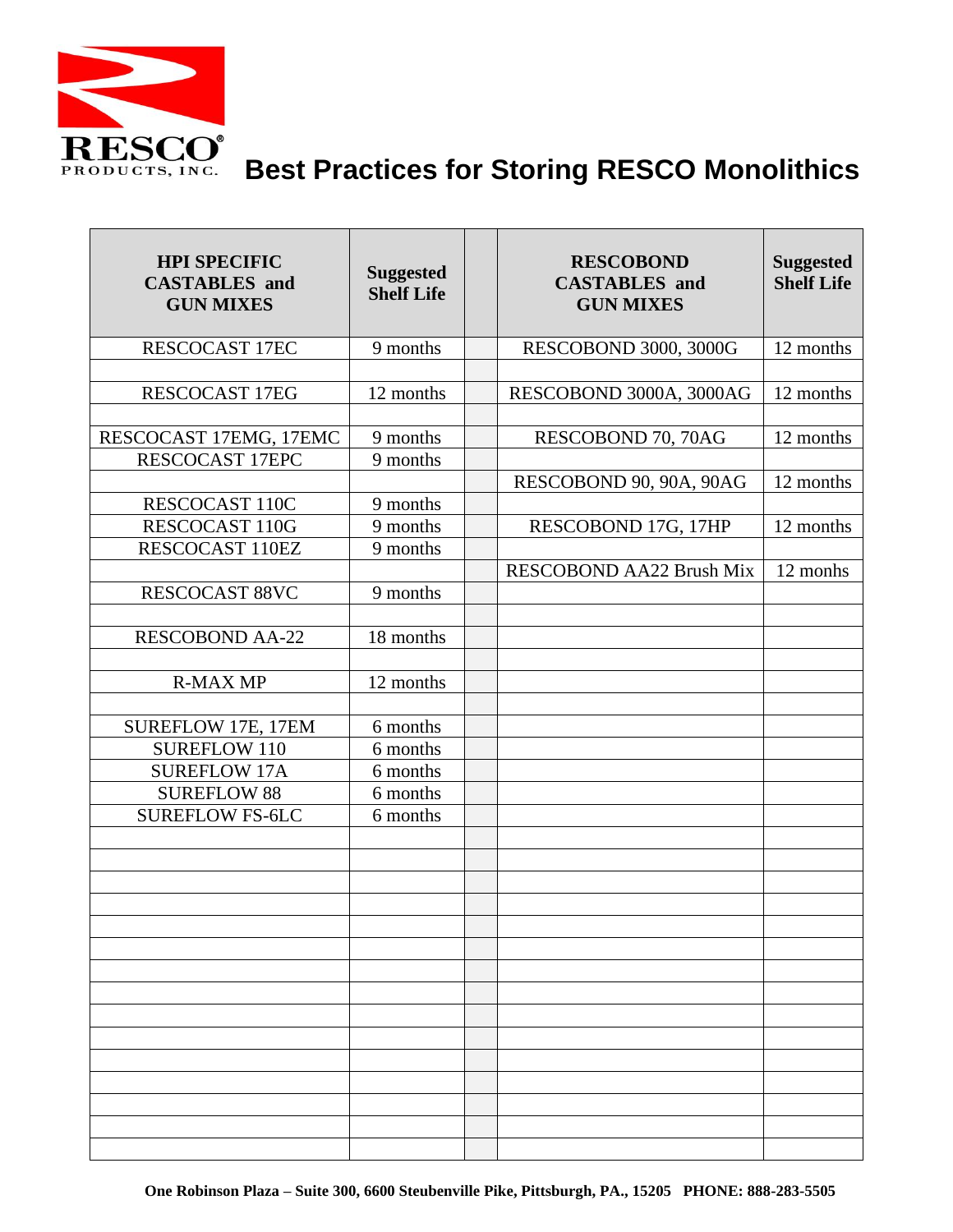

| <b>LIQUID BINDERS</b><br><b>SHOTCRETE ACTIVATORS</b>                                               | <b>Suggested</b><br><b>Shelf Life</b> |  |  |
|----------------------------------------------------------------------------------------------------|---------------------------------------|--|--|
| EZ ADD Liquid binder*                                                                              | 12 months                             |  |  |
|                                                                                                    |                                       |  |  |
| RESCO SC-1 Activator*                                                                              | 12 months                             |  |  |
|                                                                                                    |                                       |  |  |
|                                                                                                    |                                       |  |  |
|                                                                                                    |                                       |  |  |
| $(*)$ = When transported and/or stored, product should not be<br>exposed to freezing temperatures. |                                       |  |  |

| <b>EXTRUDED PLASTICS</b><br>(Phosphate Bonded, Air Setting) | <b>Suggested</b><br><b>Shelf Life</b> |
|-------------------------------------------------------------|---------------------------------------|
| <b>CORLINE</b>                                              | 6 months                              |
| <b>CORPATCH 50MS</b>                                        | 4 months                              |
| <b>CORPATCH 80, 80MS</b>                                    | 6 months                              |
|                                                             |                                       |
| <b>RESCOLR</b>                                              | 6 months                              |
|                                                             |                                       |
| REF PATCH 850FG, X-13                                       | 3 months                              |
| REF RAM 850HS-FG, 850LS                                     | 3 months                              |
| REF RAM 877F, 870FG-M                                       | 3 months                              |
|                                                             |                                       |
| RESCORAM 60, 70 BLUE, 70, 85, 85S, 90                       | 3 months                              |
|                                                             |                                       |
| RESCORAM 7CR, 10CR, 20CR                                    | 3 months                              |
|                                                             |                                       |
| <b>RESCORAM 70SC</b>                                        | 3 months                              |
|                                                             |                                       |
| RESCORAM A45HC, A60, A80, A90                               | 3 months                              |
|                                                             |                                       |
| <b>RESCO TAPPERS CLAY</b>                                   | 3 months                              |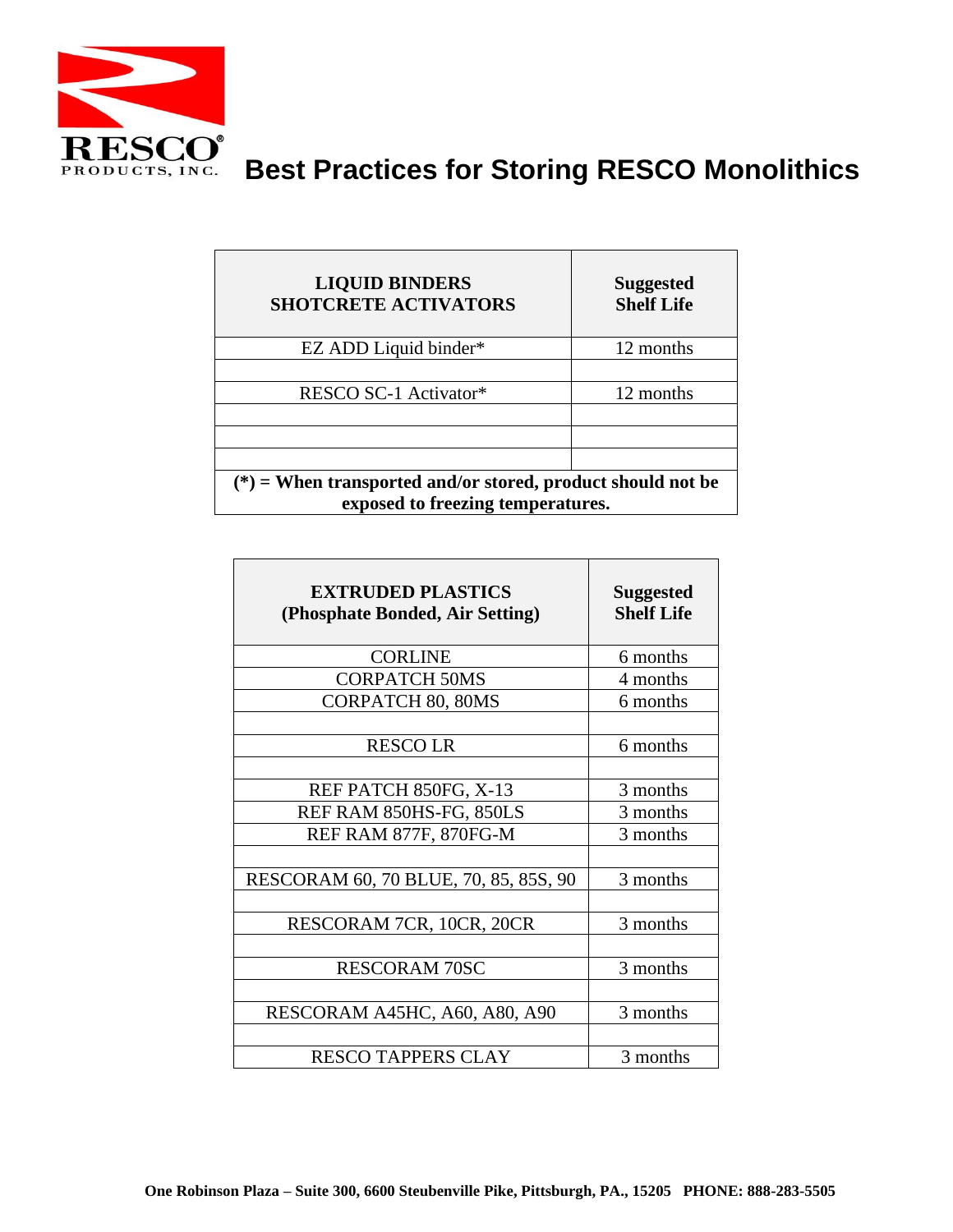

# **BEST PRODUCTS, INC.** Best Practices for Storing RESCO Monolithics

|                            |             | <b>Suggested</b>  |
|----------------------------|-------------|-------------------|
| <b>LIQUIDS / SEALS</b>     | <b>TYPE</b> | <b>Shelf Life</b> |
| POT COAT, POT COAT A / S   | Liquid      | 2 months          |
| SLURRY COAT, SLURRY COAT A | Liquid      | 2 months          |
| JAMB COAT P 99             | Liquid      | 12 months         |
| <b>JAMB COAT P DRY</b>     | Dry Powder  | 12 months         |
| <b>JAMB COAT PC DRY</b>    | Dry Powder  | 12 months         |
| <b>JAMB COAT PCE DRY</b>   | Dry Powder  | 12 months         |
| <b>JAMB COAT FS PB DRY</b> | Dry Powder  | 12 months         |
| <b>DOOR SEAL</b>           | Liquid      | 2 months          |
| LID SEAL, LID SEAL EG      | Liquid      | 2 months          |
| <b>RESCOCOAT G</b>         | Liquid      | 2 months          |

| <b>Suggested</b><br><b>Shelf Life</b> |
|---------------------------------------|
| 12 months                             |
| 12 months                             |
| 12 months                             |
| 12 months                             |
| 12 months                             |
|                                       |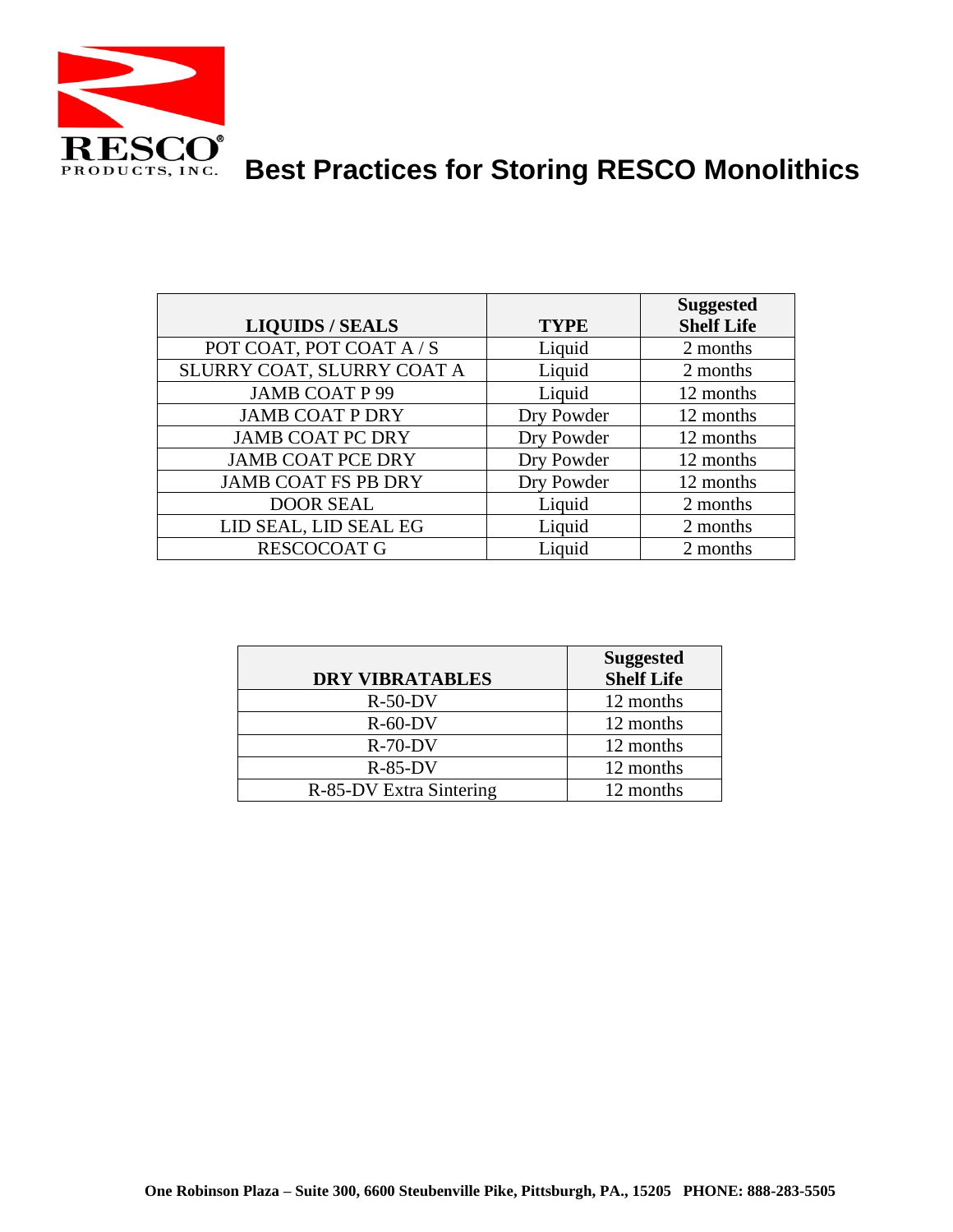

# **BEST PRODUCTS, INC.** Best Practices for Storing RESCO Monolithics

| <b>BASIC</b><br><b>CASTABLES, RAM MIXES</b><br>and GUN MIXES | <b>Suggested</b><br><b>Shelf Life</b> | <b>DRY BASIC MORTARS</b> | <b>Suggested</b><br><b>Shelf Life</b> |
|--------------------------------------------------------------|---------------------------------------|--------------------------|---------------------------------------|
| CP-40 castable                                               | 6 months                              | DOL-MORTAR-D dolomite    | 6 months                              |
|                                                              |                                       | DOL-MORTAR-T dolomite    | 6 months                              |
| DOL-MIX-R+ dolomite ram                                      | 4 months                              |                          |                                       |
| DOL-MIX-R50+ dolomite ram                                    | 4 months                              | <b>GRFG MORTAR</b>       | 6 months                              |
| DOL-MIX-BL dolomite ram                                      | 4 months                              |                          |                                       |
| DOL-MIX-P dolomite ram                                       | 4 months                              | <b>LARCOBOND</b>         | 6 months                              |
|                                                              |                                       | <b>LARCOBOND AS</b>      | 6 months                              |
| PERMACAST FG-GM / DS                                         | 6 months                              |                          |                                       |
| PERMACAST FG / FG-HS                                         | 6 months                              | PERMANENTE MORTAR        | 9 months                              |
| PERMACAST FG RAM-CAST                                        | 6 months                              |                          |                                       |
|                                                              |                                       | RESCOSET CHROME MORTAR   | 6 months                              |
| PERMAGUN S-II gun mix                                        | 6 months                              |                          |                                       |
| PERMAGUN 165 AF gun mix                                      | 6 months                              |                          |                                       |
|                                                              |                                       |                          |                                       |
| PERMANENTE 165 AF                                            | 6 months                              |                          |                                       |
| PERMANENTE 165 AF Ram Cast                                   | 6 months                              |                          |                                       |
|                                                              |                                       |                          |                                       |
| PERMANENTE 98AF                                              | 6 months                              |                          |                                       |
|                                                              |                                       |                          |                                       |
| RESCOMAG FG PC pumpable                                      | 6 months                              |                          |                                       |
| RESCOMAG 90PC pumpable                                       | 6 months                              |                          |                                       |
|                                                              |                                       |                          |                                       |
| <b>RESCOMAG MIX</b>                                          | 12 months                             |                          |                                       |
|                                                              |                                       |                          |                                       |
| DENSPAK ram mix                                              | 3 months                              |                          |                                       |
| DENSPAK O ram mix                                            | 3 months                              |                          |                                       |
|                                                              |                                       |                          |                                       |
|                                                              |                                       |                          |                                       |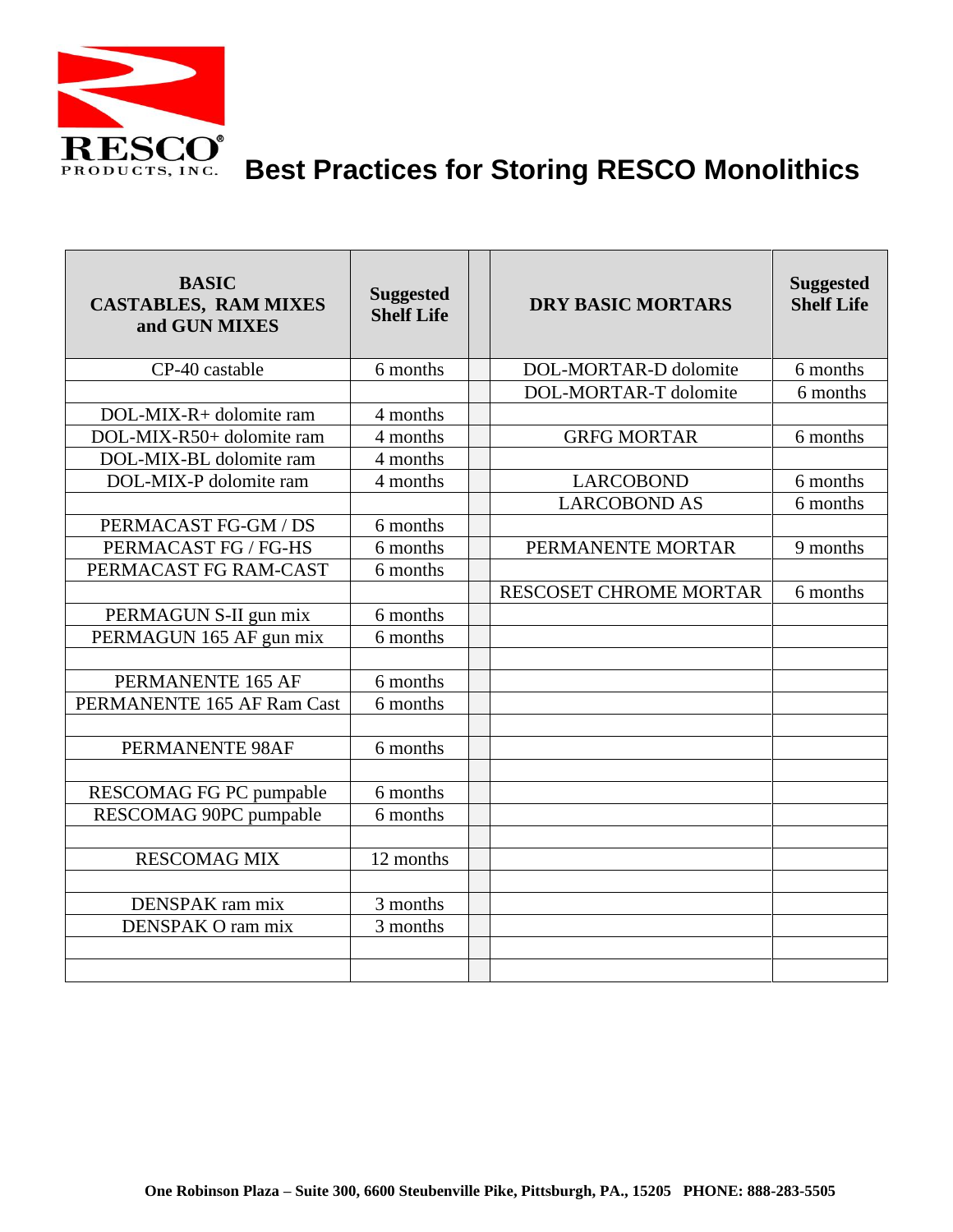

 $\Gamma$ 

## **Best Practices for Storing RESCO Monolithics**

| <b>ALUMINA-SILICA MORTARS</b><br>(WET and DRY) | <b>Description</b>    | <b>Suggested</b><br><b>Shelf Life</b> |
|------------------------------------------------|-----------------------|---------------------------------------|
| <b>ADAPHOS 85</b>                              | Wet, Phos-Bonded      | 3 months                              |
| ADACOR 70, 80 TROWEL                           | Wet, Air Setting      | 3 months                              |
|                                                |                       |                                       |
| <b>ADAMANT X</b>                               | Wet, Air Setting      | 3 months                              |
| ADAMANT AIR SET (DRY)                          | Dry, Air Setting      | 9 months                              |
| <b>SUPER ADAMANT</b>                           | Wet, Air Setting      | 3 months                              |
|                                                |                       |                                       |
| <b>ALUTAB</b>                                  | Dry, Air Setting      | 3 months                              |
|                                                |                       |                                       |
| FIFTY FIFTY mortar                             | Dry, Heat-Setting     | 18 months                             |
|                                                |                       |                                       |
| <b>LADLELOCK 3000 mortars</b>                  | Wet, Air Setting      | 4 months                              |
| LADLELOCK 50S, 70, 80, 85 mortars              | Wet, Air Setting      | 4 months                              |
| LADLELOCK 85PB, 90PB, 90PBP mortars            | Wet, Phos-Bonded      | 4 months                              |
|                                                |                       |                                       |
| LO SET mortar                                  | Dry, Air Setting      | 6 months                              |
|                                                |                       |                                       |
| <b>METALDAM</b> mortar                         | Dry, Heat Setting     | 18 months                             |
|                                                |                       |                                       |
| RESCOSET 10CR mortar                           | Wet, Phos-Bonded      | 3 months                              |
| RESCOSET 50M, MD, 3000 mortars                 | Wet, Air Setting      | 3 months                              |
| RESCOSET 90P, 80P mortars                      | Wet, Phos-Bonded      | 3 months                              |
|                                                |                       |                                       |
| SPRAY MIX S-506                                | Wet, Air Setting      | 3 months                              |
| ST-001 PATCH MIX                               | Wet, Air Setting      | 4 months                              |
| <b>SUPER GROUT 85</b>                          | Wet, Air Setting      | 4 months                              |
| <b>SEAL TITE GROUT</b>                         | Wet, Air Setting      | 4 months                              |
|                                                |                       |                                       |
| REF BOND SPRAY MIX                             | Wet, Phosphate bonded | 3 months                              |
| REF BOND SPRAY MIX STIFF                       | Wet, Phosphate bonded | 3 months                              |
|                                                |                       |                                       |
| <b>TROWELEZE</b> mortar                        | Wet, Air Setting      | 3 months                              |
|                                                |                       |                                       |
| <b>PACO Firebrick Mortar</b>                   | Dry, Heat-Setting     | 18 months                             |
| PACO Firebrick Mortar #1                       | Dry, Heat-Setting     | 18 months                             |
| PACO SD Laying Mix                             | Dry, Air-Setting      | 6 months                              |
| PACO Coating Mix                               | Dry, Air-Setting      | 6 months                              |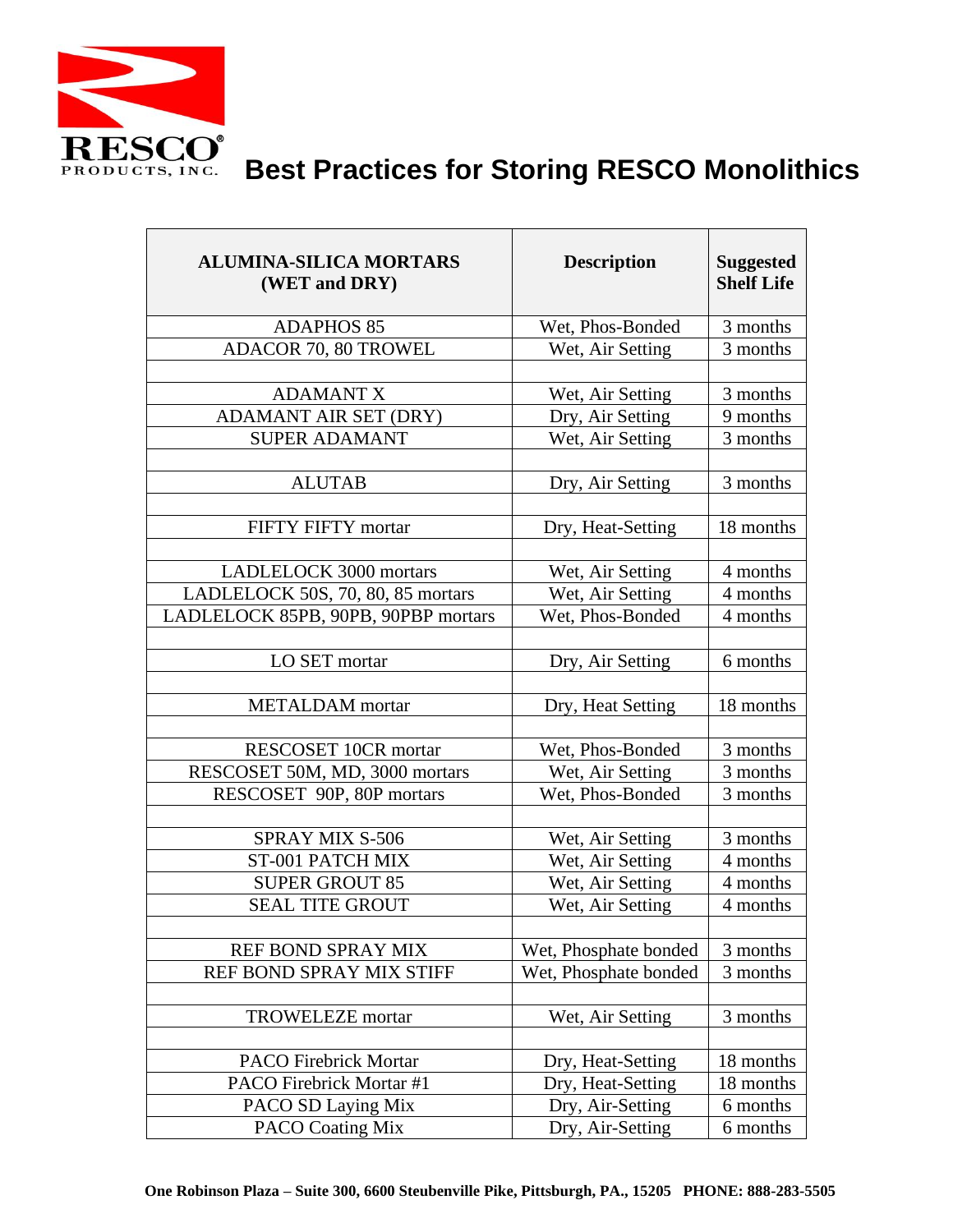

# **BEST PRODUCTS, INC.** Best Practices for Storing RESCO Monolithics